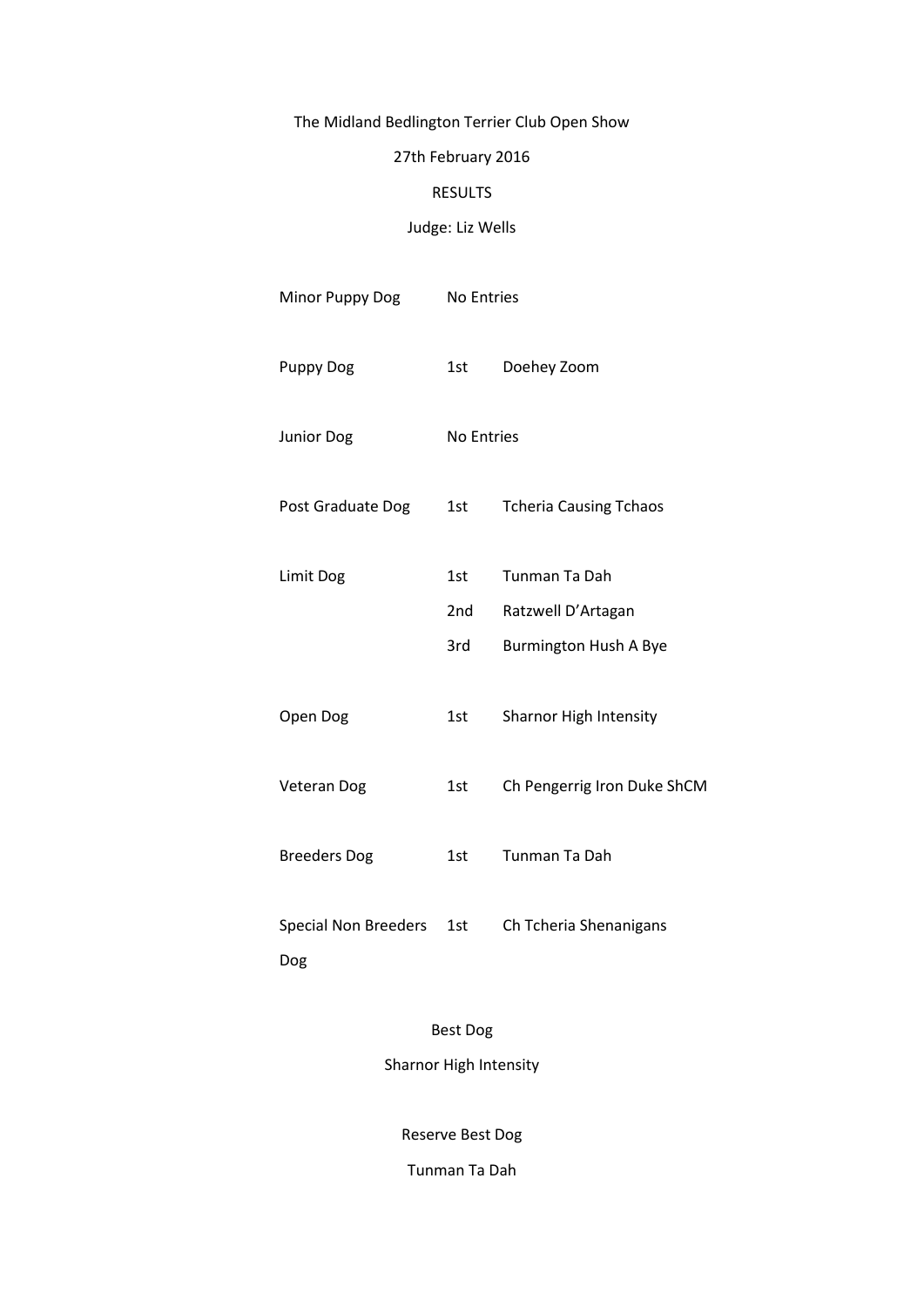# Best Puppy Dog

# Doehey Zoom

| Minor Puppy Bitch     |                 | No Entries                                  |  |
|-----------------------|-----------------|---------------------------------------------|--|
| Puppy Bitch           |                 | 2 Absent                                    |  |
| Junior Bitch          | 1st             | Tcheria She's Tcheeky                       |  |
|                       | 2 <sub>nd</sub> | Miteymidgets Love in Bloom                  |  |
|                       | 3rd             | Fralex CulibreBolyn                         |  |
| Post Graduate Bitch   | 1st             | Miteymidgets All My Love                    |  |
|                       | 2nd             | Kinnuva Siam Jewel                          |  |
|                       | 3rd             | Miteymidgets Universal & Tcheria            |  |
|                       |                 |                                             |  |
| Limit Bitch           | 1st             | <b>Tcheria Tydfil of Pengerrig</b>          |  |
|                       | 2 <sub>nd</sub> | Miteymidgets Endless Love                   |  |
|                       | 3rd             | <b>Tcheria Tchaffinch with Miteymidgets</b> |  |
|                       | Res             | <b>Burmington Reet Petite</b>               |  |
|                       |                 |                                             |  |
| Open Bitch            | 1st             | Miteymidgets Going Global JW                |  |
|                       | 2nd             | <b>Sharnor Instnt Infatuation</b>           |  |
|                       | 3rd             | Ch Janmark Jkay JW ShCM                     |  |
| Veteran Bitch         | 1st             | Miteymidgets Hawkers Cove ShCM              |  |
| <b>Breeders Bitch</b> | 1st             | Kinnuva Siam Jewel                          |  |